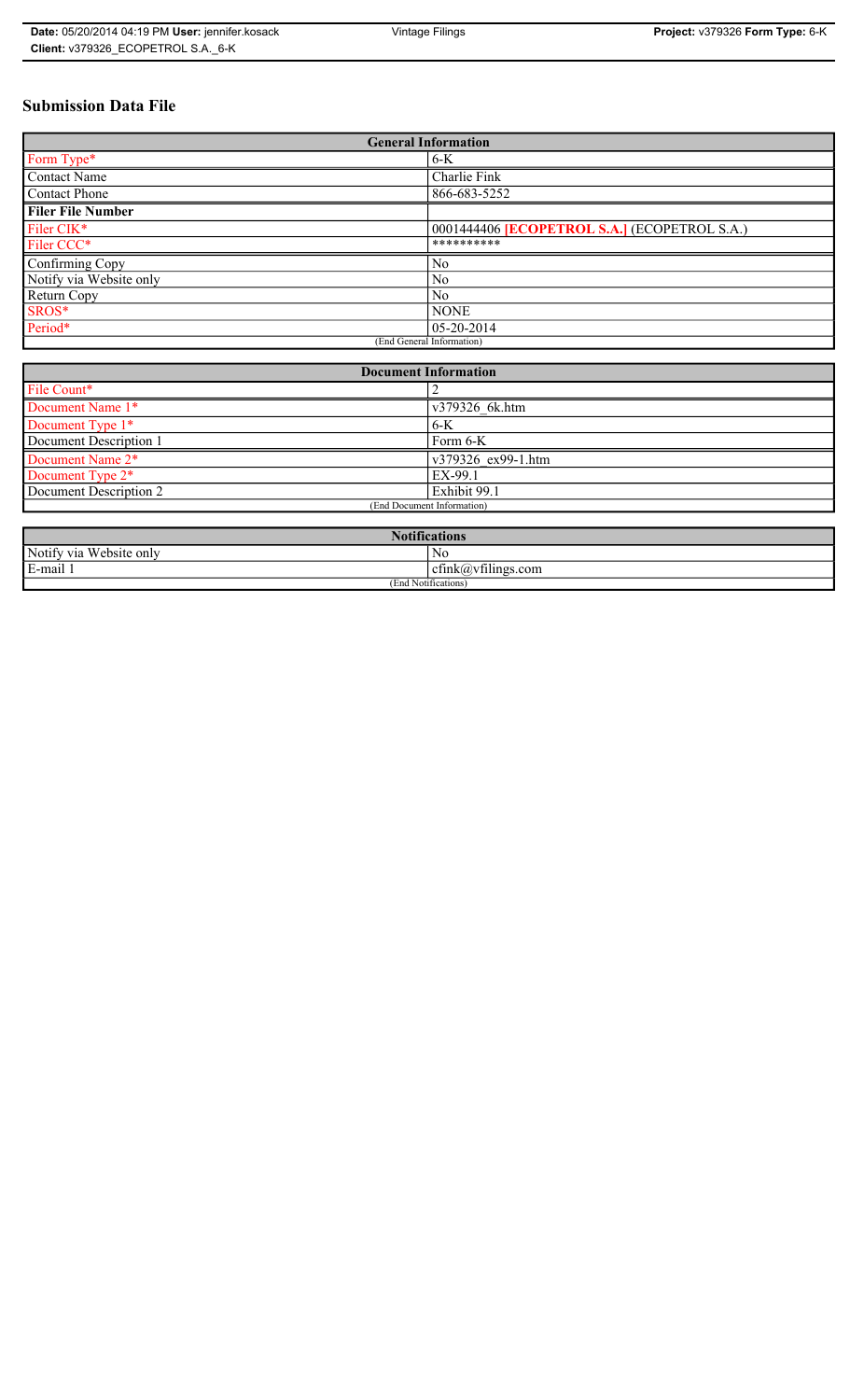#### **UNITED STATES**

**SECURITIES AND EXCHANGE COMMISSION Washington, D.C. 20549**

### **FORM 6-K**

#### **REPORT OF FOREIGN PRIVATE ISSUER PURSUANT TO RULE 13a-16 OR 15d-16 UNDER THE SECURITIES EXCHANGE ACT OF 1934**

For the month of May, 2014 Commission File Number 001-34175

ECOPETROL S.A.

(Exact name of registrant as specified in its charter)

N.A.

(Translation of registrant's name into English)

COLOMBIA

(Jurisdiction of incorporation or organization)

Carrera 7 No. 37 – 69

BOGOTA – COLOMBIA

(Address of principal executive offices)

Indicate by check mark whether the registrant files or will file annual reports under cover of Form 20-F or Form 40-F.

Form 20-F  $\boxtimes$  Form 40-F  $\Box$ 

Indicate by check mark if the registrant is submitting the Form 6-K in paper as permitted by Regulation S-T Rule 101(b)(1)

 $Yes \Box No \boxtimes$ 

Indicate by check mark if the registrant is submitting the Form 6-K in paper as permitted by Regulation S-T Rule 101(b)(7)

 $Yes \Box No \boxtimes$ 

Indicate by check mark whether the registrant by furnishing the information contained in this form is also thereby furnishing the information to the Commission pursuant to Rule 12g3-2(b) under the Securities Exchange Act of 1934.

 $Yes \Box No \boxtimes$ 

If "Yes" is marked, indicate below the file number assigned to the registrant in connection with Rule 12g3-2(b): 82-  $N/A$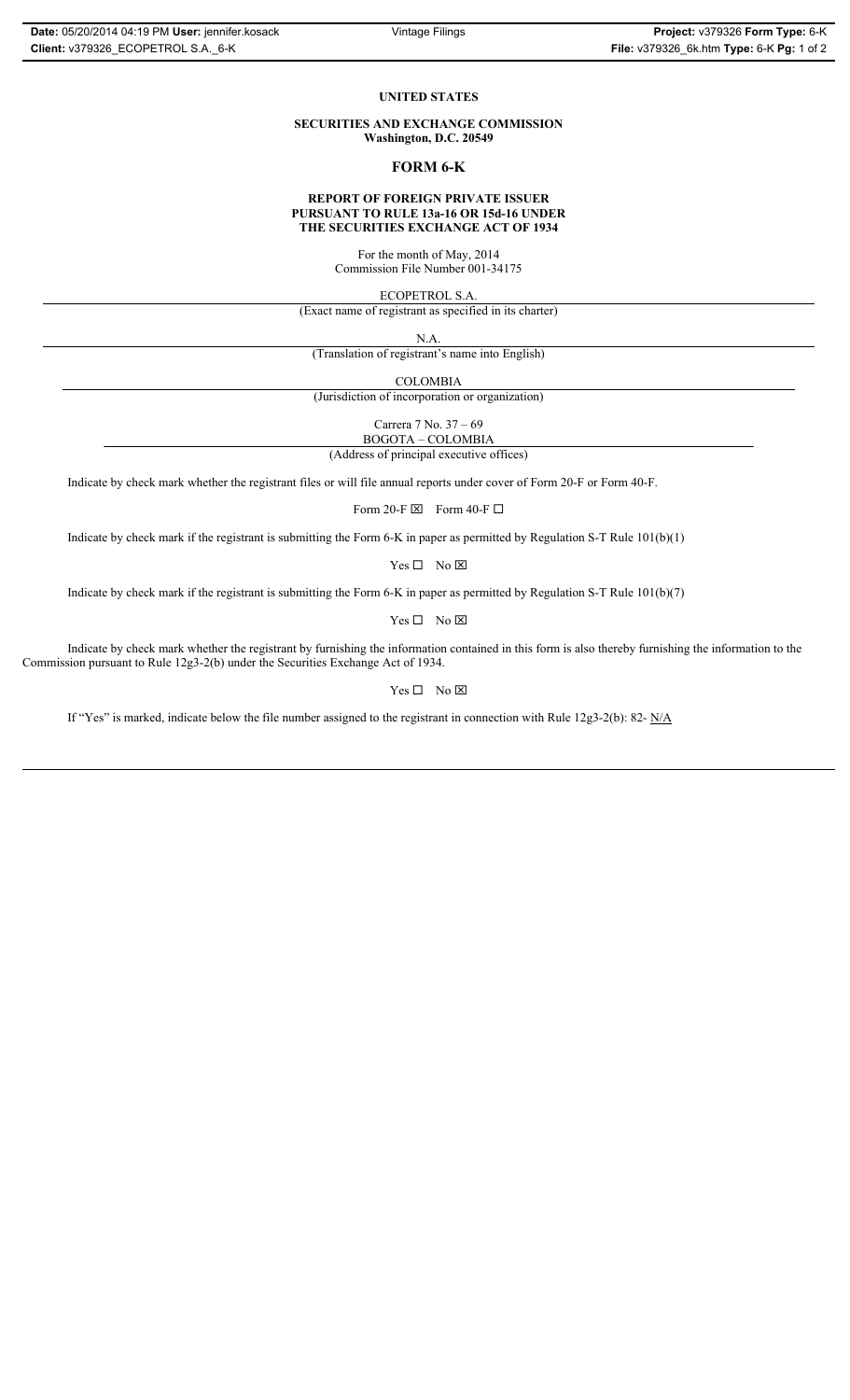**Date:** 05/20/2014 04:19 PM **User:** jennifer.kosack Vintage Filings **Project:** v379326 **Form Type:** 6-K **Client:** v379326\_ECOPETROL S.A.\_6-K **File:** v379326\_6k.htm **Type:** 6-K **Pg:** 2 of 2

## **SIGNATURES**

Pursuant to the requirements of the Securities Exchange Act of 1934, the registrant has duly caused this report to be signed on its behalf by the undersigned, thereunto duly authorized.

Ecopetrol S.A.

By: /s/ Alberto Vargas Peñalosa Name: Alberto Vargas Peñalosa Title: Acting Chief Financial Officer

Date: May 20, 2014